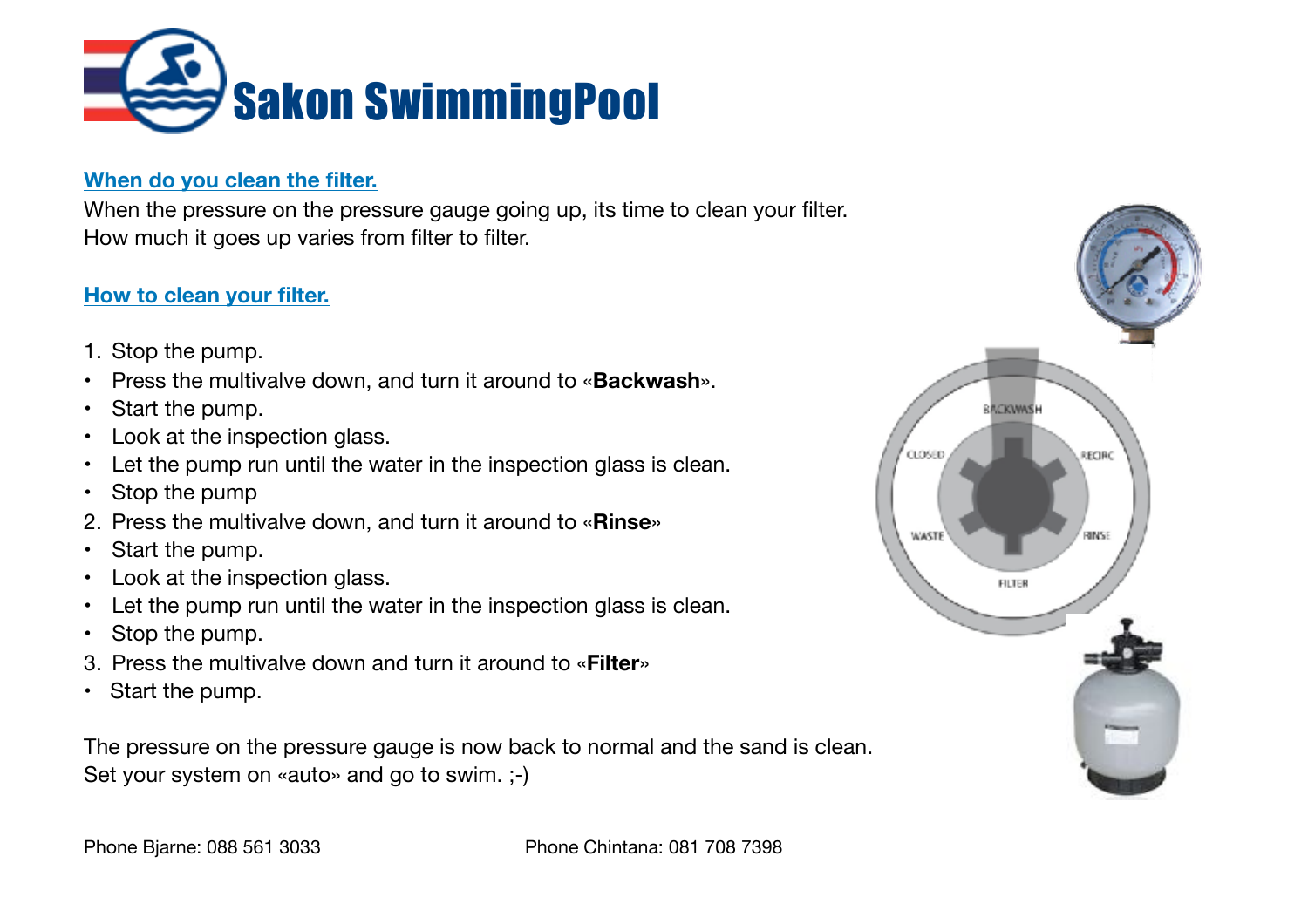

### **How does the salt chlorinator works ?**

The salt chlorinator uses electrolysis in the presence of dissolved salt to produce hypochlorous acid and sodium hypochlorite, which are the sanitizing agents already commonly used in swimming pools. **To say it easy, The SaltChlorinator produce chlorine gas from the salt in the water.** 

This salt system need about 4000ppm salt in the water to work properly.

If the salt level is to low, the system vill not produce the amount of chlorine the the pool need and the water vill get cloudy, dirty and maybe green to.

### **When do you add salt to the swimming pool ?**

The Emaux Salt-chlorinator have a build in sensor to control how much salt there is in the water.

**When the salt level is high enough the display vil count up to 100% and the two indicator lights on its right vill stay green.** 

**When the salt level is low, one of the indicator lights vill turn red and the control panel vil no longer be able to count up to 100%** 

To raise salt to a desire level again.

Add one bag of salt a day until salt level is high enough.